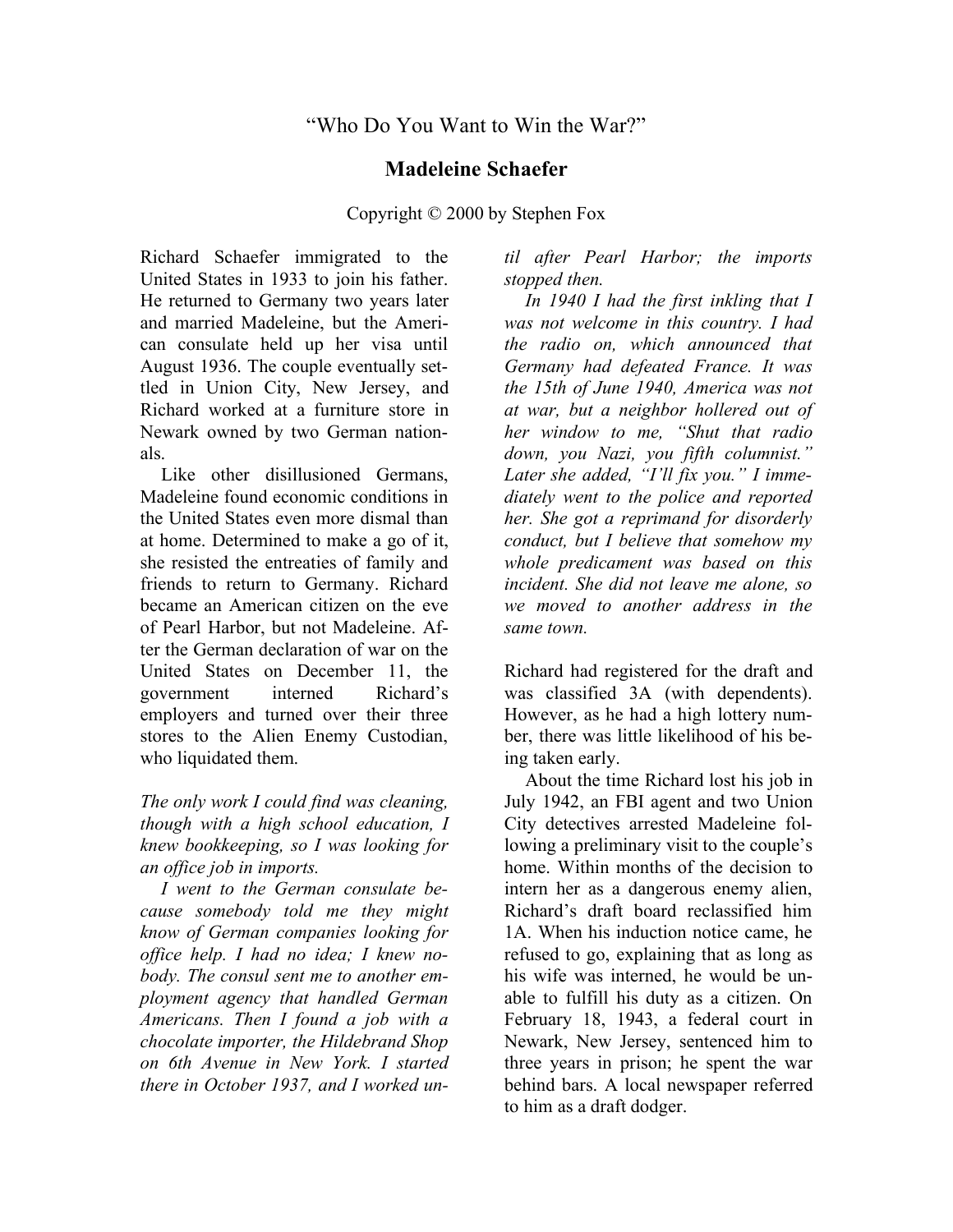*In June 1942 the doorbell rang. One FBI agent came in and showed my husband something, stating he had to go through our apartment. He was in there several hours, and he asked if we had anything else. I said, "We have trunks in the cellar." He went through the trunks in the cellar and picked out everything German and took that along: my passport, letters from my family, letters I had written my husband from 1933 to 1936, and photos of my brothers who were in the German army.* 

*In those letters to my husband, while Hitler was in power, they did not find one single mention of Hitler or politics. After a few days he came back with those letters, which would have told more about me than anything else. He gave them back to my husband. Can you imagine that? They would have shown I was not involved politically in anything in Germany. In three and a half years, I would have said something to my husband, because he had left in February 1933, after Hitler was in power. Even he didn't know much about politics, but I never mentioned anything. That was the proof that I was not interested in politics. The only thing I wanted was to go to America to my husband.*

*They took my passport along. I never got it back. They took other papers, letters from my father, my mother, personal effects. I never got them back. They gave my husband back the camera after I was interned.* 

*My husband had a car, and the FBI man opened the trunk and pulled out his camera and took that along too. Then he left. Two weeks later we wanted to go on vacation to the Catskills, but two FBI agents came and showed my husband something again, I don't know what, and* 

*they said they had to take me along that evening.* 

*I had to dress in a hurry. They did not tell my husband where they were taking me or why. It was about eight o'clock in the evening, dark, and they took me to the Union City jail. I was put in a cell with a dirty bed with bedbugs. The light was left on all night, and there I was. All night I was running around like a tiger in a cage, thinking, "Only because you're German. You're not a criminal." During the night, they had arrested two Negroes. They were looking through the bars at me. Usually they had prostitutes in that room.* 

*The next morning they gave me coffee, which I couldn't drink. They had an air raid drill that day, and this was the 8th of July 1942. I didn't know whether it was real or not. Nobody had come, and I thought the world was ending. Around noon they picked me up and put me in a car with a guy in handcuffs. They didn't tell us where they were going, and they didn't handcuff me. We wound up on Ellis Island. I still have the newspaper clippings about this, and it says:*

One woman was arrested in Union City under the Enemy Alien Act, and a man was picked up in West New York. The FBI men who made the arrest refused to disclose the charge against him, saying only that he was held for further investigation. The woman arrested was booked on an open charge.

*I went to Ellis Island and the man somewhere else. They opened a big hall and put hundreds of people in there. I didn't know a soul. Some women came to me and said, "We've been here since December of 1941," and I felt a little better to be surrounded by my own.*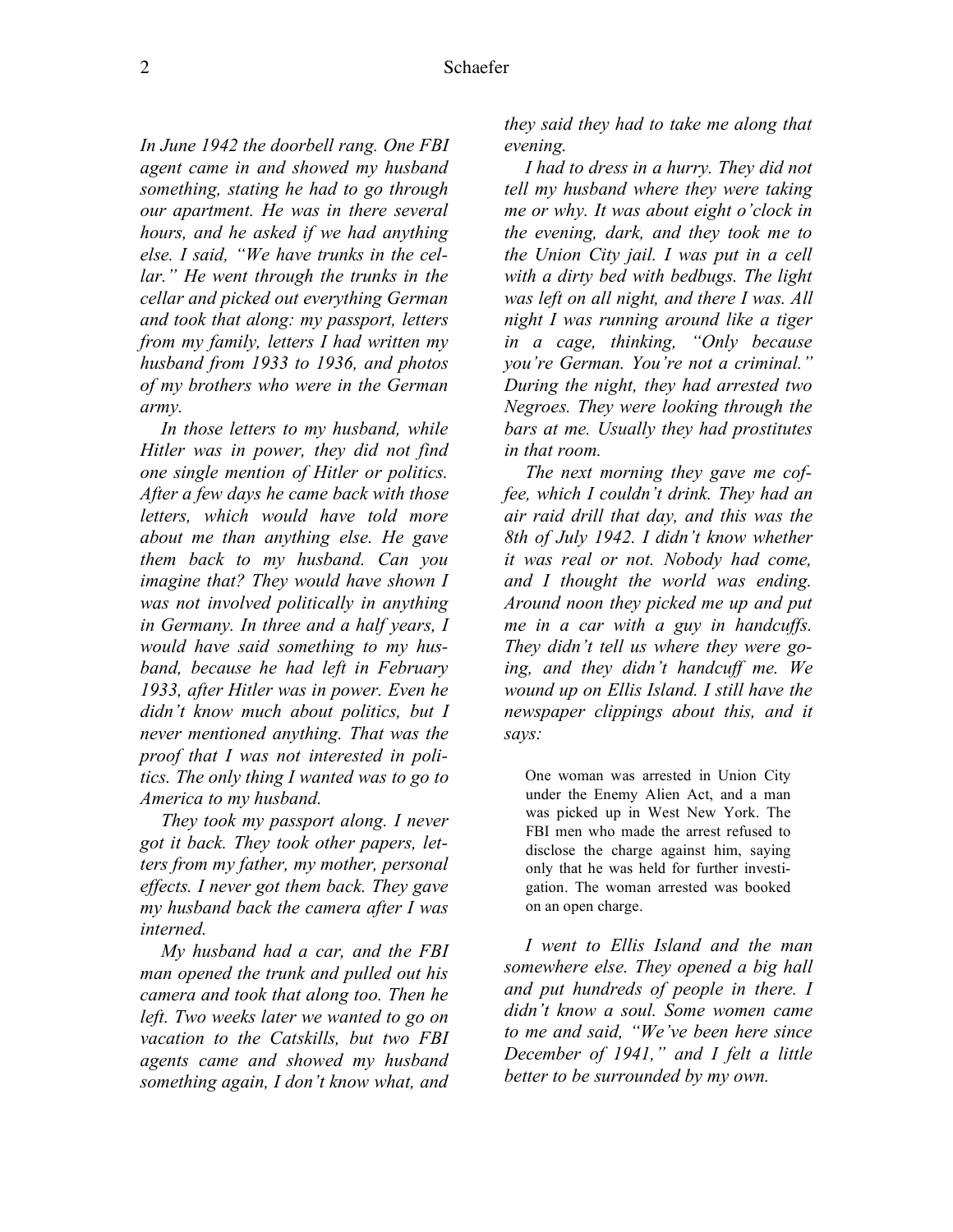*I had a hearing on July 29 at Newark. Before the hearing, they made us wait seven hours before being called in. By that time I was tongue-tied, nervous, excited. I would have spoken up more than I did, but they didn't permit you to speak on your own.*

Q: Do you remember some of the questions they asked?

*Yes. It was about some of the papers they had taken, which of course they called "propaganda material." They said, "Why don't you admit that you were sent here by Germany to make propaganda in this country?" I almost dropped from my chair. I went to work in the morning in the chocolate store for six days and then back home. I cooked, and on Sunday, I did laundry. And they said I was sent here to make propaganda! Terrible things.* 

Q: What was the propaganda? Pamphlets? Newspapers? Books?

*I had two suitcases filled with everything that you can imagine. I worked six days a week. I wanted to read later, the same as now. I have papers all over, religious papers, films, magazines, German magazines they were selling in New York—you could still buy German magazines, and, of course, they gave everything a different meaning. Some of them were still in wrappers. I said, "You can see I never read them."* 

*The Bund had a camp called Nordland. In the beginning, we were looking for a place where we could eat cheap, so we went there a few times in 1938, but most of the people there had been in the country much longer than us. We were always outsiders. We stopped going there before 1939 because my husband* 

*said, "I don't like the lake for swimming." We went to other lakes, Sebago Lake, Pine Lake, but somebody must have taken our license plate while we were at Camp Nordland.* 

*They had a letter that I had written to the consulate when I was looking for work. That must have been in 1937, but all of a sudden, this letter shows up, which I even didn't remember anymore, in which I asked the German consul whether he could assist me. Then the interrogators said, "You were a frequent visitor to the consulate on account of this." The slip they gave me was to the employment agency, on which the consul had written, "Madeleine Schaefer, unknown to us." I was not known at the consulate, yet they claimed, "You were a frequent visitor to the consulate," which I was not. I didn't even have time to go there. I was working.*

*I was only* [in the United States] *six years. My English was good but not fluent, and I didn't understand some of the things they asked. I had the feeling that, "It doesn't matter what you answer, they will intern you anyway." I heard this from the other women.* 

Q: Were other people allowed to speak on your behalf at the hearing?

*For the first hearing I got the paper three days beforehand, and it said, "You can have people* [witnesses] *there." In three days! I'm sitting at Ellis Island. How can I have people there in three days? Later, the two people I worked for were called. I didn't know what they said, and I didn't know what they were asked, but they could only have said that I was a good worker. One of the most vivid things in my mind was that one board member said, "Why don't you admit that you are German, through-*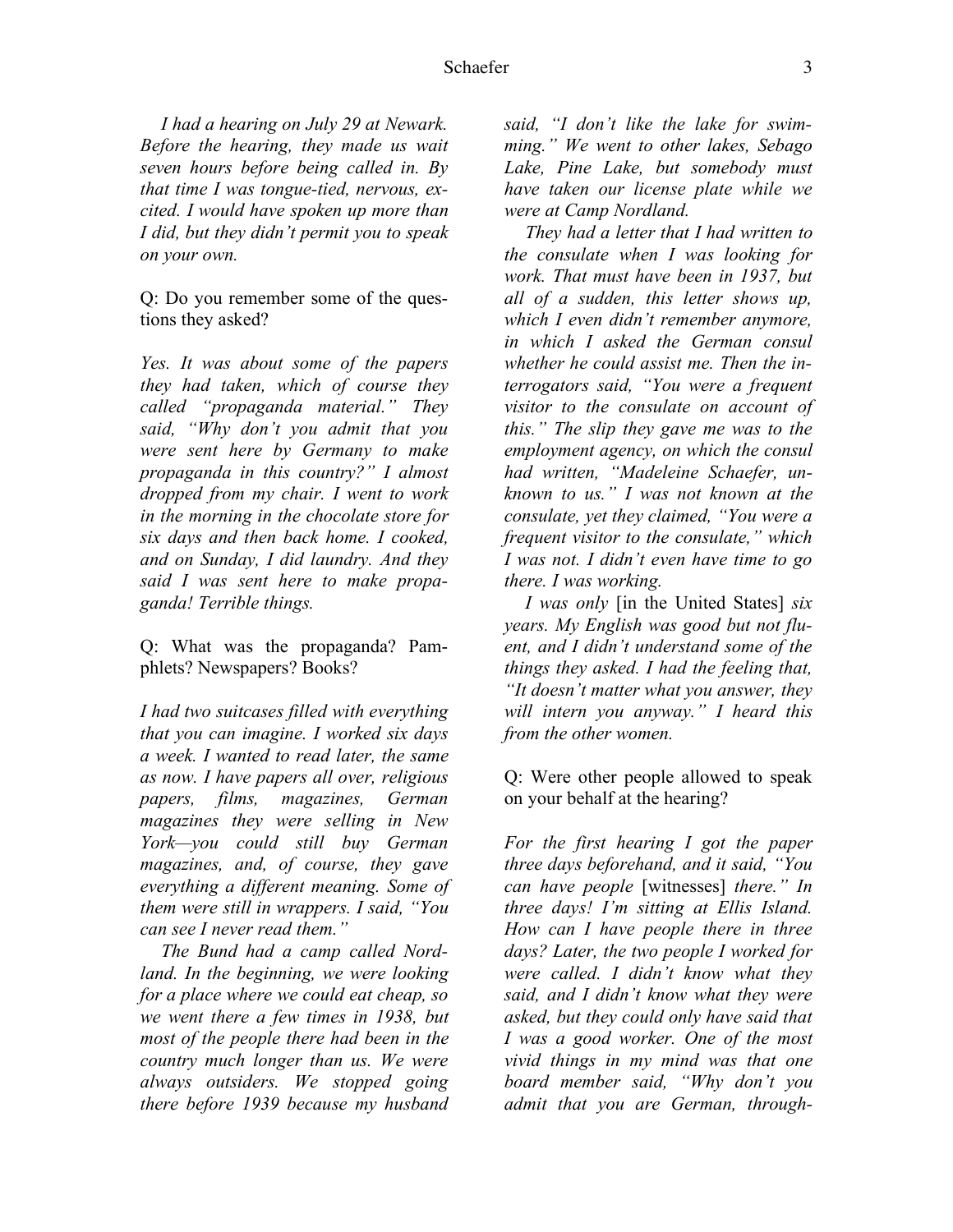*and-through?" Well, what else could I be? If they would have said "Nazi through-and-through," I could have understood the question. I didn't have contact with many Americans. I worked in a German import company. My husband was German; my father-in-law was German. Americans were not interested in me; whatever contact I did have with Americans was not pleasant. If you had said that you came from Bavaria, it's a nice country, they would have said, "Why don't you go back there?" They didn't even want you to say that a German city is nice. "Why don't you go back?" It was not pleasant.* 

Madeleine Schaefer did not give me permission to access her government files. Instead, she sent a handful of documents selected from her Immigration and Naturalization Service (INS) records. Thus, we cannot be completely confident of what was said at her hearing, but from a letter Madeleine wrote to the Justice Department in July 1945 regarding her deportation proceedings, we can infer the charges against her in 1942.

When Germany declared war against the United States, Madeleine sketched an appeal (discovered by the FBI agent during his search of the Schaefer's home) to Richard's draft board that she hoped would keep him out of the war in Europe. She could not bear it that he might face her brothers on a battlefield. Madeleine knew that Richard felt differently about his service, so she never sent the letter. Richard never saw it, and Madeleine told the agent who found it to be careful that Richard did not see it or overhear them talking about it. Here's what her letter revealed:

Madeleine had sent packages for German prisoners of war in Canada.

She did so, she explained, because the firm where she worked had been asked to do so and, in any case, "I would have sent them to anybody without regard of nationality.... I never question the nationality of a beggar or any other person in need."

- Madeleine and Richard had gone to Camp Nordland in 1937 and 1938, and as she says above, we "did not find what we were looking for.
- Madeleine had purchased *Rückwanderer marks*, \$500 worth, sent to a bank in her parents' town so she would have money should she visit.
- The FBI found the "propaganda material" at her home in the form of papers and magazines from or about Germany, all of them readily available to the public. Madeleine explained it as only natural that a German should receive such material in the mail from time to time, and she had saved it along with many other papers. She thought the propaganda was about 1/20th of the total amount of junk in her house. Call me a poor housekeeper, she allowed, not a Nazi. Had Madeleine been prescient enough to give these explanations at her hearing there was still no possibility of her avoiding internment.

The INS sent Madeleine to its Gloucester City, New Jersey, facility, a large, white clapboard house.

*We were four in a room in the beginning; later, when some left, there were three, then two. We had to entertain ourselves. Some women taught literature. We went through "Hamlet," and we learned French. Most of us knitted sweaters for the matrons for five dollars each, so we had a little money in our hands. We could play ball in the yard.*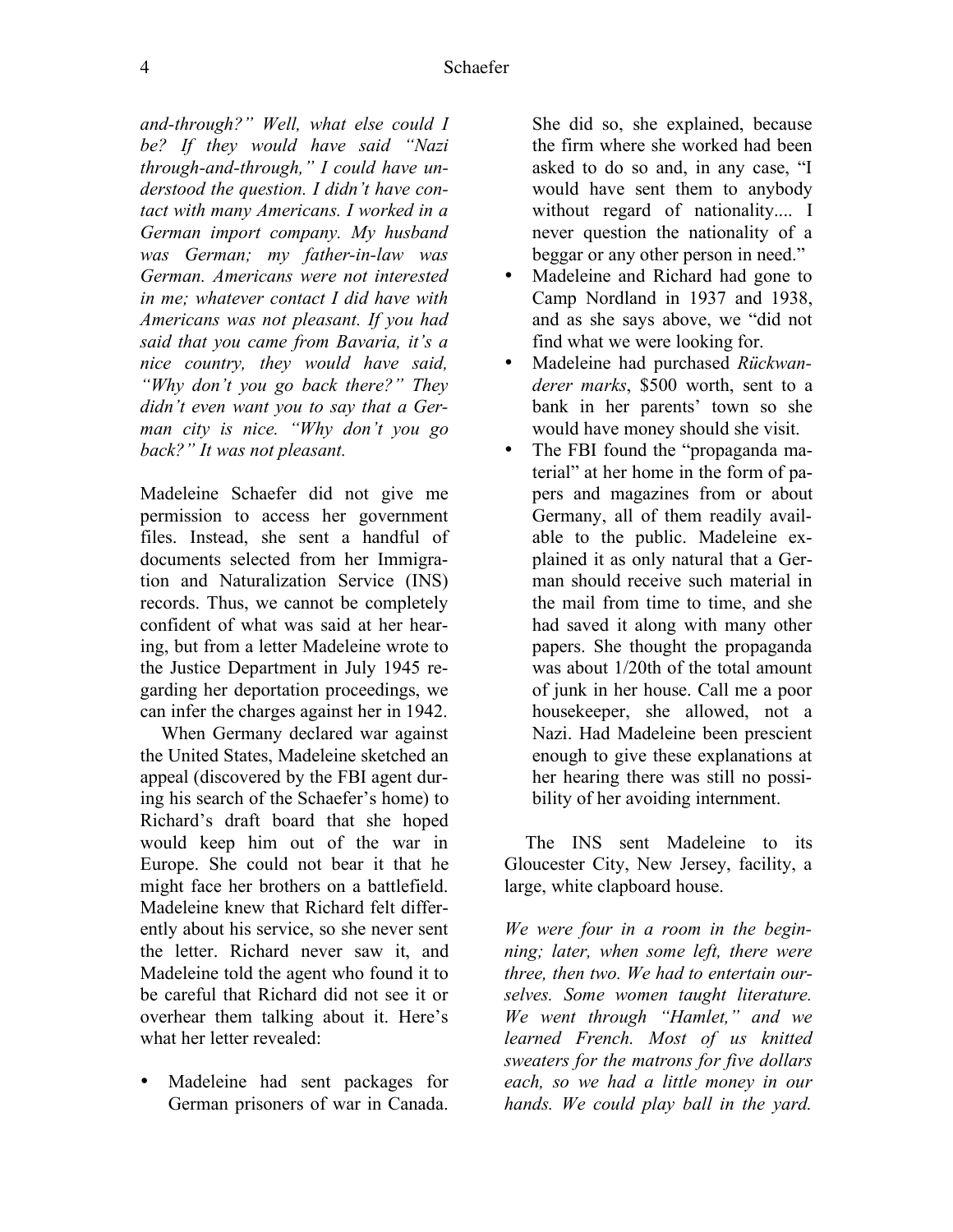*We did a Christmas play every year, and they even had officials from the immigration station over to watch us. There were dances in the summer, and again a whole group of officials came. We wanted to show that we were good girls.*

*Families could visit on weekends for an hour or two. On Sundays they permitted the men to come over from the immigration station. We had an evening of singing, poetry reading, and making jokes for a little diversion; we made do with what we had. Still, if you're locked up, no matter how pleasant it is, the feeling that you're locked up against your will without, any rhyme or reason, never leaves you.* 

*There were times when I was bitter, but then I looked at the advantages: I could correspond with my family in Germany, although the letters took a long time. I did get some bad news. When I had that first encounter with my neighbor, it was that day that my oldest brother was killed in France, the 14th of June 1940. I received notes from my father or mother that another brother, nineteen and a half years old, was missing in Russia in August 1943.* 

*I had hearings in 1943 and 1944, but they were the same. At one, it must have been 1944: "Mrs. Schaefer, as sure as there will be either sunshine or rain tomorrow, I want you to tell me, which of the two countries do you want to win the war?"* 

*I said, "Neither."* 

*They threw the paper down, "You're too evasive!"* 

*Remember, the war was not over, so you had to be very careful what you said. I wanted to see my family again, so I could not say anything against Germany that would have hindered me if the war had turned the other way. I couldn't say anything against the United States,* 

*because I didn't feel that way. It was terrible to be put in that situation!* 

*For instance, one of the women told me that they said to her, "Now, Mrs. Soand So, if we give you a gun and send you to Germany and ask you to shoot your brothers, would you do it?" Things like that!*

*They knew I was a little more intelligent, so they didn't ask me that question. Even if we had said, "We want Germany to lose the war," there was no guarantee that they would have let us out. It was impossible to answer either way. Then they would have figured, "If she wants her own country to lose, what might she do to America?" You have to show some respect for your country; I was still a German citizen. How can I say I want my family and everything in Germany ruined and shot to pieces? Three brothers in the war, only one survived.* 

After a rehearing in early 1944, Attorney General Biddle determined that Madeleine should be continued in internment. Toward the end of that year, and again in March 1945, reconsiderations of her case brought no change.

At Ellis Island, following the German surrender, Madeleine took up her typewriter on behalf of the single (married and unmarried) German women. In letters to Attorney General Tom Clark, Edward Ennis, President Truman, and the Citizen's Protective League, among others, she painted a portrait of prisoners in a state of nervous anxiety and psychological distress: "Why weren't we released after the German surrender in May? Will we be released? Deported? If deported, what about our families? Why the 'absolute standstill and silence' that has 'plunged us in terrible suspense and uncertainty ... unbearable from day to day'?"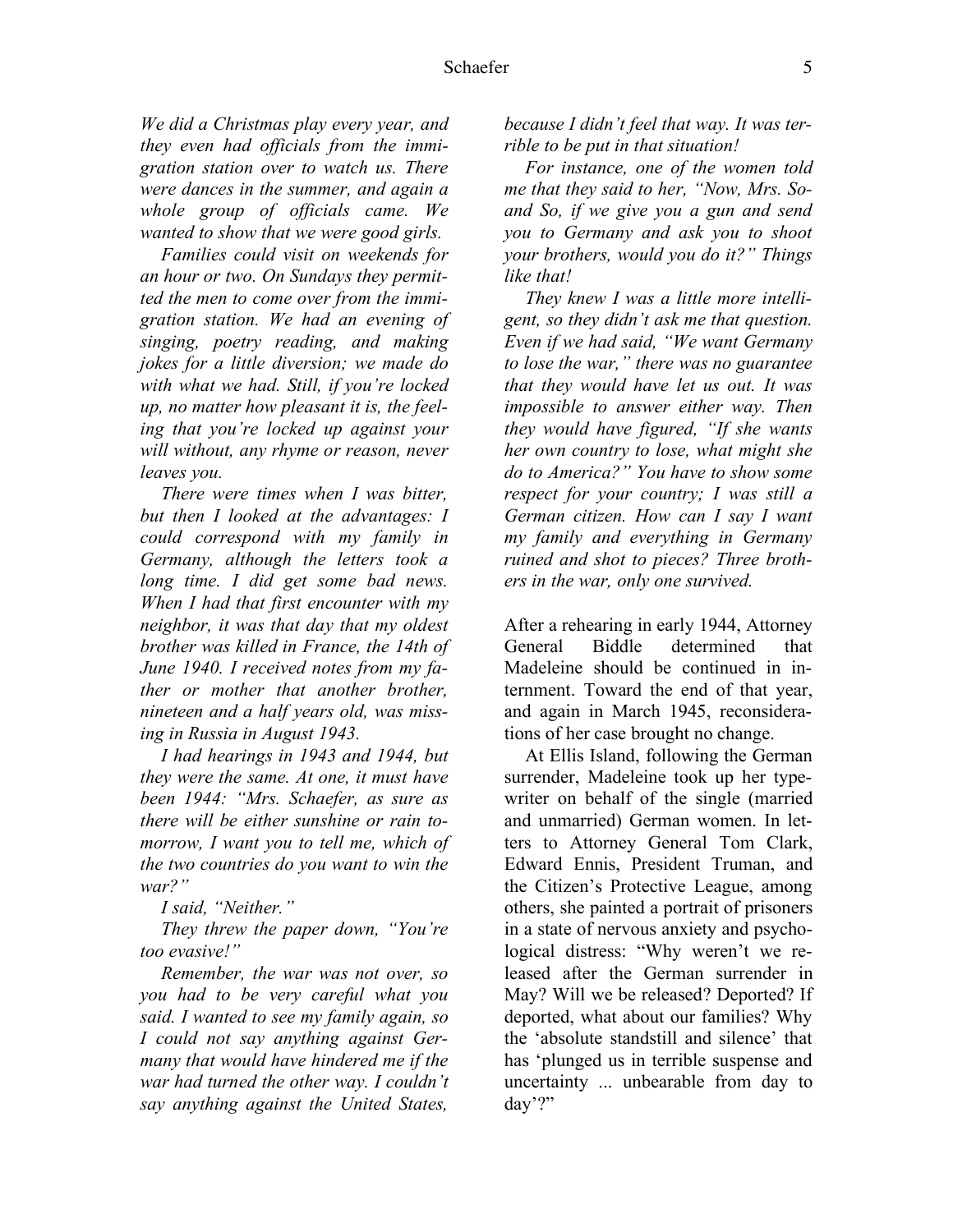In July 1945 President Harry Truman ordered all remaining internees, still deemed dangerous, out of the country. This put all of the women at Ellis Island under threat of deportation for adherence to an enemy government and its principles. Madeleine was determined to explain why this was a lie. She termed her attitude toward the Nazis as indifference and contempt, never adherence. Indifference because she was a young woman with neither "interest in nor understanding of political affairs." Indifference because she had decided in 1932 to cast her lot with "democratic America." Contempt because the Nazis had plunged her country into war and destruction. Contempt she could not express for fear of retribution against her family in Germany. What she felt toward Germany in the 1930s and early 40s was homesickness, nothing more.

Madeleine had left Germany in 1936 at the height of Nazi power, and never wanted to go back permanently. She had never joined a Nazi political group in Germany or the United States, and she had not affiliated with members or sympathizers of such organizations. In June 1940 she even took out a warrant for disorderly conduct against the neighbor who had called her a Nazi, although the woman had never bothered to speak to Madeleine.

Finally, Madeleine asked in August 1945 what greater testament was there to her loyalty to the United States than her willingness to be separated from Richard for three and one-half years in the early 1930s and the three years of his imprisonment?

In her last letter to the attorney general in December 1945, Madeleine begged Clark to release the women before Christmas.

*Sometime in February 1945 I was back at Ellis Island. They knew that the war was going to end. There were only a few of us left at Gloucester City, and they had more personnel than internees. Some had gone to Seagoville, some had gone to Germany, and they released some.* 

*People like me, who were still on Ellis Island when the war ended, received a paper that they were going to be sent back to Germany on account of "adherence to an enemy country." I said, "Hitler was at the height of his power when I came to this country in 1936. How can you say that I have adhered to the enemy country if I came here during the best years that Germany had before the war? I didn't give any money. I didn't join anything before I left Germany. I didn't join anything after I came here. We didn't even join a club. How can you say, 'adherence to an enemy country'"? I let them have it.* 

*All of a sudden they had me up for another hearing; that must have been after the war with Japan stopped. I thought, "Now, I will tell them my story," and I wrote about it. I made copies and gave one to each of the three men: one from the State Department, one from the immigration department*  [INS], *and another man. The State Department guy started, "Now, Mrs. Schaefer, what did you think when Hitler marched into Austria, or Poland? Did you think it was right?"* 

*I said, "No, I don't think it was right."* 

*"On such and such a date, you said we asked you the same question," and you said, 'I thought it was right.'" Things like that. They tried to catch you. In the very beginning I thought, what do I know what happens in Germany? I was here. How can I determine whether it*